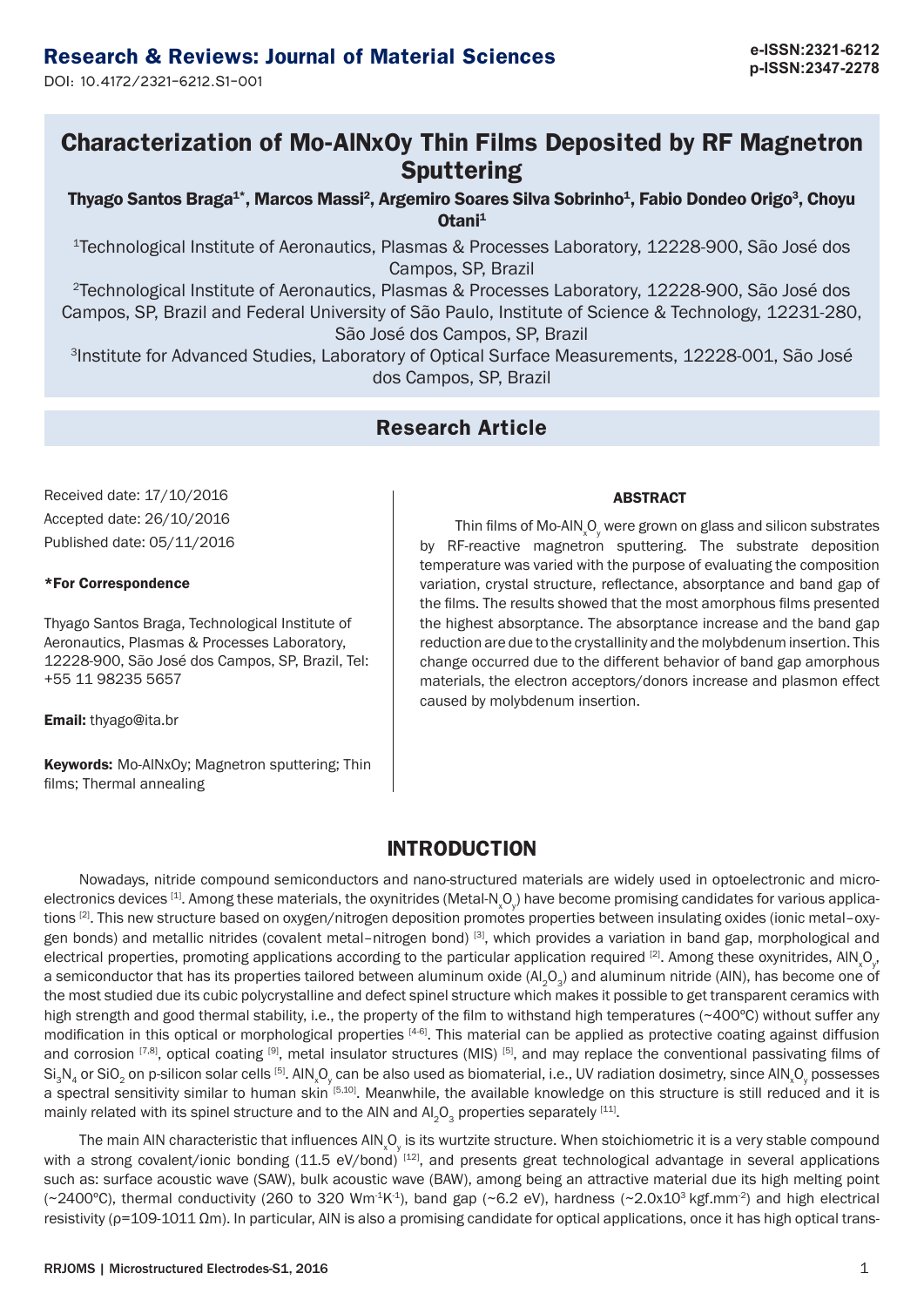mission between  $0.2 - 12.5$  µm  $[12 - 16]$ .

The other material, Al<sub>2</sub>O<sub>3</sub>, has some interesting properties such as high-k (k∼10); hardness (Mohs 9), wide band gap (8~10 eV), conduction band offset (2.8 eV), and low leakage current (compared to SiO<sub>2</sub>) [17-24]. In microelectronics, it is used as Dynamic Random Access Memories (DRAMs), Complementary-Metal-Oxide Semiconductors (CMOS), Metal Oxide Semiconductor Field Effect Transistor (MOSFETs), among others [19,21,22,24,25]. Furthermore, Al<sub>2</sub>O<sub>2</sub> can be synthesized by several deposition methods such as sol-gel, electron-cyclotron-resonance sputtering and self-limiting atomic layer deposition [26].

A way of improving even more the semiconductors properties is the addition of a metallic phase with better electronic and thermal properties <sup>[27]</sup>. This kind of material with a ceramic matrix and metal-nanoparticles is known as cermet <sup>[28]</sup> and has been used in different applications such as solar energy conversion, optical wave-guides, photo-electrochemical and gas sensors [29]. In the present work, molybdenum was chosen due its low density when compared to other refractory metals (dth=10.2 g cm<sup>-3) [30]</sup>, corrosion resistance at high temperatures, melting point (2883 K), high thermal conductivity (138 Wm<sup>-1</sup>K<sup>-1</sup>), thermal expansion coefficient (~7.0x10<sup>-6</sup> K<sup>-1</sup> between 300 and 1200 K) close to AlN (~6.5x10<sup>-6</sup>K<sup>-1</sup> for pure AlN in the same range of temperature) [27]. Furthermore, Mo addition (20 vol.%) in a AlN matrix improve its thermal conductivity from 78 Wm-1K-1 (pure AIN) to almost 104  $Wm<sup>4</sup>K<sup>4</sup>$ . It was also shown that the bend strength and fracture toughness of Mo-AlN composites increased as a function of metal phase concentration. This improvement in the mechanical and thermal properties was attributed to the Mo ductile nature, higher mechanical resistance and adherent interface between the Mo grains and the AIN matrix.

In this paper, it was performed a morphological study of Mo-AIN<sub>x</sub>O<sub>y</sub> thin films grown on silicon substrates by magnetron sputtering technique.

### **MATERIAL AND METHOD**

Mo-AIN<sub>x</sub>O<sub>y</sub> thin films were deposited on silicon wafers [p-Si (1 0 0), p ~8-12 ohm cm] <sup>[31]</sup> by radio frequency (RF) reactive sputtering using a 4.0 inch (100 mm) Al target (99.999%). The source of molybdenum was a rectangular metallic tape (101.6 mm x 2.0 mm x 4.2 mm - purity 99.9%) placed on the aluminum target. This dimension was chosen in order to produce a film with 5% of Mo in the film, i.e., after a series of deposition varying the width of the tape it was obtained a satisfactory reproducibility. Prior to Mo-AIN  $\rm Q_y$  film depositions, silicon wafers were cleaned by standard RCA cleaning process  $^{[31]}$ .

During the deposition, the applied power was 200 W and substrate temperature was varied between 473K (200ºC); 573K (300ºC) and 673K (400ºC), and the deposition time was 60 min. The sputtering vacuum chamber, made with a cylindrical shape with 24 cm length and 20 cm in diameter, was pumped down with a diffusion and mechanical pump to a base pressure lower than 9.3 × 10<sup>-4</sup> Pa and the process pressure was 7,0 x 10<sup>-1</sup> Pa. The films were prepared with the substrate positioned at 90 mm from the target.

The chemical composition of the films was investigated by Rutherford Backscattering Spectrometry (RBS) with scattering angle of  $180^\circ$ . Measurements were done at 2 MeV with He<sup>2+</sup> and the data were analyzed with the RUMP v.4.00 (beta) software. The crystallinity of the films was evaluated by Phillips X-PERT-PRO X-Ray Diffraction (XRD) with Cu-Kα radiation (1.5406˚A) and grazing angle of 1.0º. Thickness where measured with an Alpha-Step 500 (Tencor) profilometer. Optical reflectance and transmittance was measured with a Jasco V570 UV-VIS-NIR spectrophotometer in the wavelength range of 0.2-2.0 μm using an integrating sphere coated with barium sulphate (BaSO<sub>4</sub>). The solar absorptance (As) defined as the weighted average between the intensity of the absorbed radiation and the total radiation incident in a surface was calculated by Eq.  $1^{[32]}$ :

$$
A_s = \frac{\int_{\lambda_1}^{\lambda_2} (1 - R(\lambda)) I_s(\lambda) d\lambda}{\int_{\lambda_1}^{\lambda_2} I_s(\lambda) d\lambda} \tag{1}
$$

The solar normal radiance (Is) used was AM 1.5, defined by the ISO standard 9845-1 (1992), R is the near normal hemispherical reflectance and  $\lambda$  the photon wavelength ( $\lambda$ <sub>z</sub> = 0.3 µm and  $\lambda$ <sub>z</sub> = 2.5 µm) <sup>[32]</sup>.

The optical band gap of the Mo-AIN<sub>x</sub>O<sub>y</sub> films was determined from transmittance and reflectance measurements obtained from the samples deposited on glass substrates. With these values it was possible to calculate the optical absorption coefficient ( $\alpha$ A) that is directly related to the transmittance T and reflectance R, as shown by Eq. 2<sup>[33]</sup>:

$$
\alpha_A d = -\ln\left(\frac{T}{1 - R}\right) \tag{2}
$$

where d is the thickness of the film. The energy band gap was calculated from the transmission spectra using Tauc's relation (Eq. 3) [34,35]:

$$
\alpha_A h v = B \left( h v - E_g \right)^{r/2} \tag{3}
$$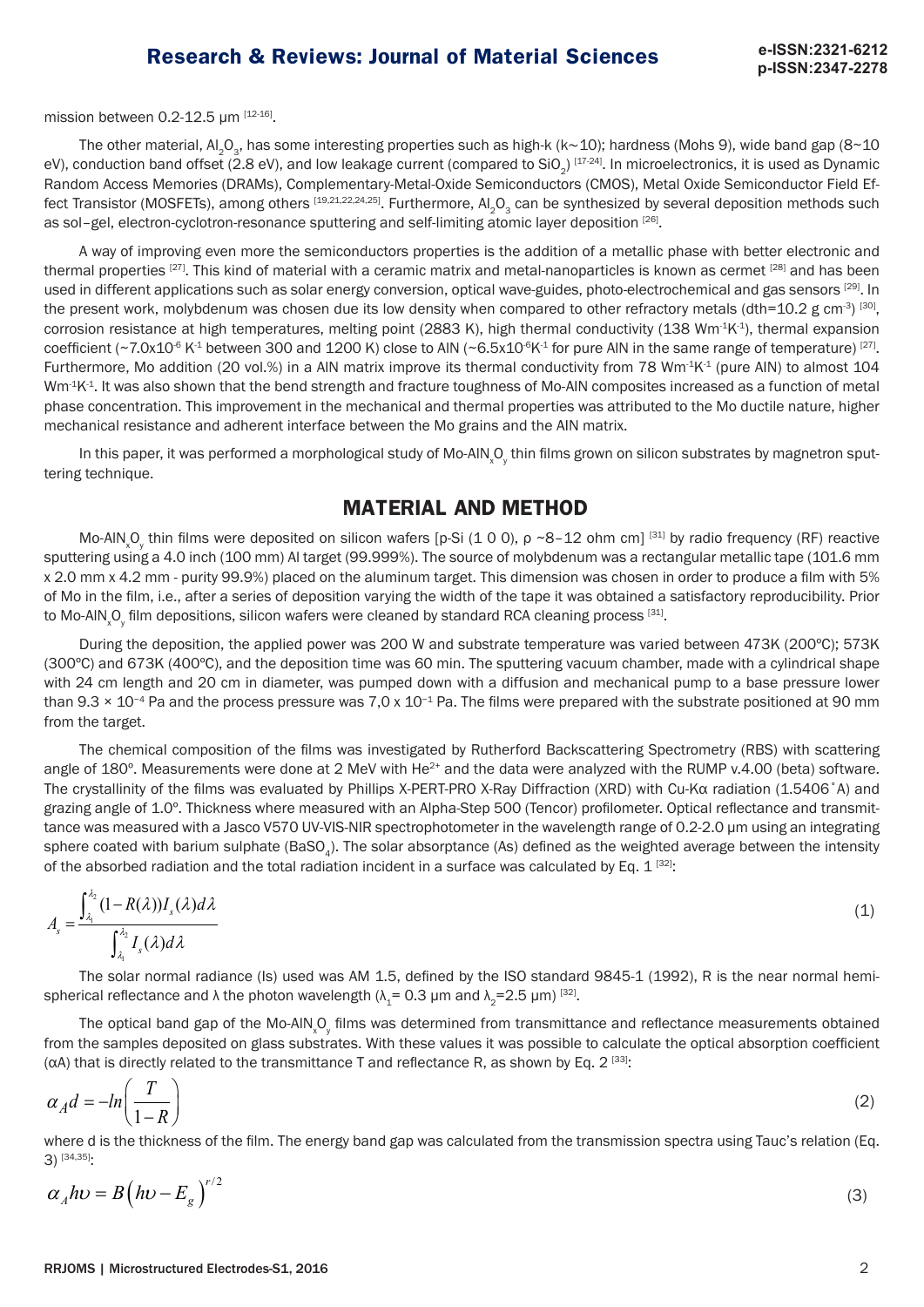**p-ISSN:2347-2278**

where B is a constant, hυ is the photon energy of incident light, and Eg is the optical band gap. The optical band gap is obtained by extrapolating the tangential line to the photon energy axis in the plot of  $(\alpha hu)^2$  as a function of hu [35], where r is a constant equal to 1.0 for direct band gap semiconducting, and 4.0 for an indirect band gap semiconducting  $[34,36]$ . In the present work r= 1.0, related to the AIN transition  $[35,36]$ , so the Eq. 3 becomes:

$$
\left(\alpha_A h v\right)^2 = B^2 \left(h v - E_g\right) \tag{4}
$$

## **RESULTS AND DISCUSSIONS**

### Chemical Composition

This section presents the results of the chemical composition via RBS of the Mo-AIN<sub>x</sub>O<sub>y</sub> films deposited at 200°C, 300°C and 400°C. **Figure 1** shows the Mo-AIN<sub>x</sub>O<sub>y</sub> chemical composition suggesting that the stoichiometry of films deposited at 200°C, 300°C and 400ºC are Mo-Al1,0N1,0O1,0; Mo-Al1,0N1,0O1,5 and Mo-Al1,0N1,0O1,6, respectively. It can be observed the non-variation of the molybdenum concentration (≈5%), indicating that the tape attached to the target produced a film with a relatively homogeneous amount of Mo, and the film deposited at 200ºC presented an stoichiometric AlNO phase.



Figure 1. Chemical composition of the films deposited at 200, 300 and 400°C obtained from RBS.

The substrate temperature showed a modest influence in the nitrogen reaction during the deposition, however, the oxygen concentration was substantially influenced. The higher affinity and reactivity of oxygen with aluminum, when compared to the nitrogen, is explained by the Gibbs free energy values to aluminum oxide to formation ( $\Delta G^{\circ}f$ , 298K (Al<sub>2</sub>O<sub>3</sub>)=-1.58x10<sup>6</sup> J.mol<sup>-1</sup>) which is greater than aluminum nitride formation (ΔG<sup>o</sup>f, 298K (AIN)=-2.87x10<sup>5</sup> J.mol<sup>-1</sup>). Furthermore, the oxygen electronegativity is also higher than nitrogen (N2= 3.0 and O2= 3.5) which favors even more the aluminum reaction with oxygen  $[37-39]$ .

### X-ray Diffraction Studies of Mo-AIN<sub>x</sub>O<sub>y</sub> Films

Figure 2 shows the XRD spectra of the films deposited at 200°C, 300°C and 400°C at 1.0° grazing angle. It can be observed three main peaks related to AIN (100) at 2θ ~33° [40,41]; AION (400) at 2θ~53°, AION (204) at 2θ ~72° [40-42] and molybdenum at 2θ ~40° [27].



Figure 2. X-ray diffraction spectra for Mo-AINxOy deposited at 200°C; 300°C; and 400°C.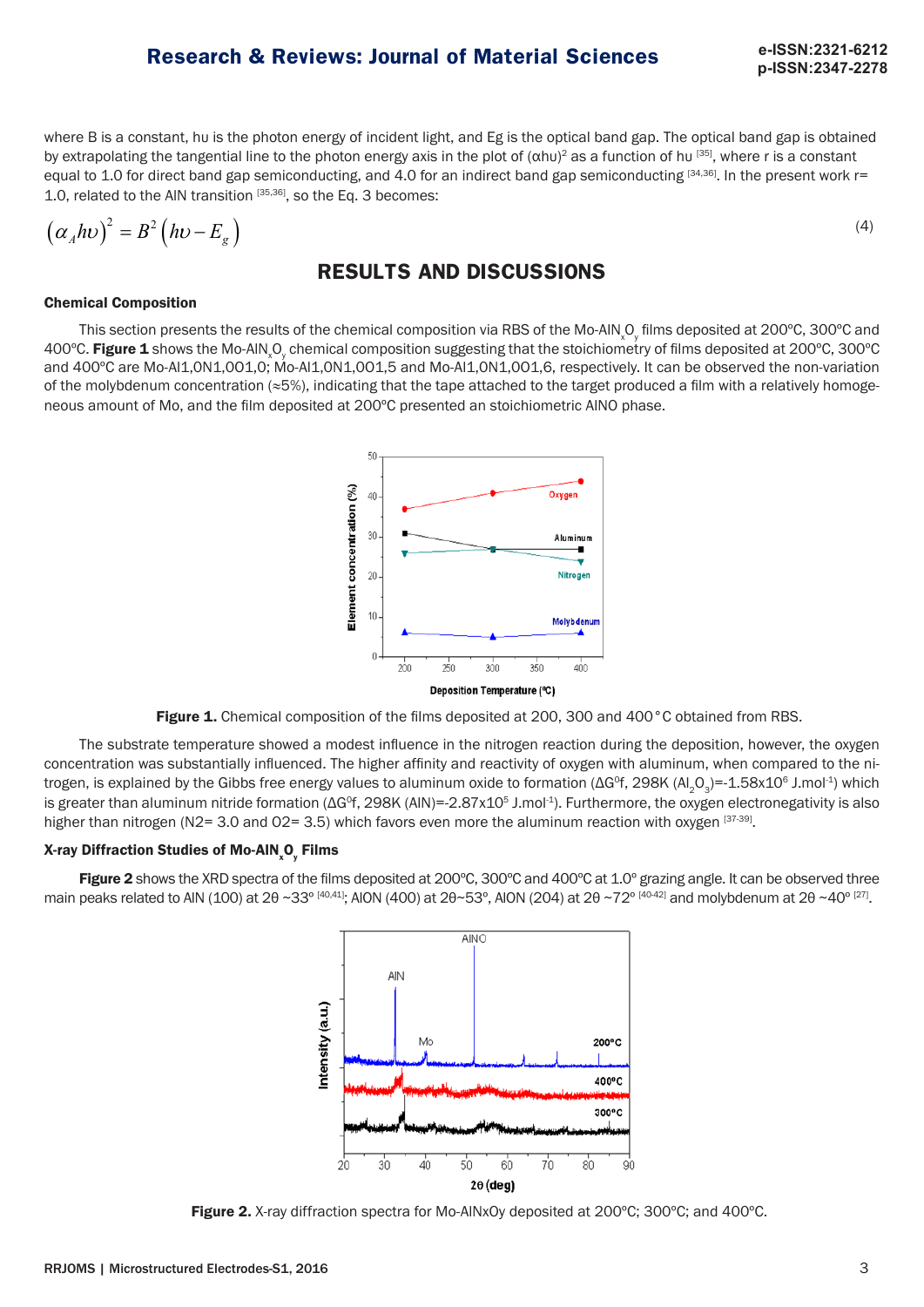# **p-ISSN:2347-2278**

The spectra of the film deposited at 200ºC shows the highest crystallinity with a little displacement in the AlON and AlN peaks. However, the spectra of the film deposited at 300ºC and 400ºC show an almost amorphous structure with a broad AlN (100) peak at 2θ ~33º [40,41] in both films. This broad peak and angle (2θ) displacement may be due to the size variation of the AlN crystallites and microscopic deformation of the lattice due to insertion of molybdenum. Moreover, this result may also suggest that the film consists of tiny AIN crystallites embedded in an oxygen-rich amorphous matrix of Al<sub>2</sub>O<sub>3</sub> [42-44]. These results may be related with the thin films study performed by Movchan and Demchishin [45,46]. In their study, it was described the microstructure of thin films trough structure-zone diagrams (SZD), taking into account the homologous temperature (Th), defined as the growth temperature of the film (T) normalized by the melting temperature of the deposited material (Tm) (Th= T/Tm). Since the temperature of the film is usually unknown, the substrate temperature is employed. Movchan and Demchishin [45,46] proposed three temperature zones related to homologous structures of the films: In the first zone (Th<0.3) thin films grown by evaporation exhibit a columnar structure and a porous contours of grain boundaries with a high density of defects in the crystal lattice; in the second zone temperature (0.3<Th<0.5) the films exhibit an amorphous or nanocrystalline structure; in the third zone, with high temperature counterpart (Th>0.5), crystalline grains are larger, and a denser film is obtained when compared to the intermediate zone (0.3<Th<0.5) [45-48]. This feature indicate that the present films of AINxOy which melting temperature is 2165 °C (2438 K) [49], and substrate temperature 200°C, 300°C and 400°C (673 K) leads to a homologous temperature Th ≈0.3. This value is the limit to entry into the second zone, which may generate a structure with characteristics such as: amorphous with imperfections in the crystal lattice and pores in its structure, which is correlated with the present film as shown by XRD.

These imperfections in the crystal lattice can be related to the deposition temperature which enhances the oxygen reaction due to the Gibbs free energy [1,37,50,51]. Brien, et al. [1], for example, observed that the AIN crystal structure not only depend on parameters such as power and deposition temperature, but is particularly related with the oxygen concentration in the film. In the present work, the film that showed the highest oxygen concentration showed the most amorphous structure (A400), and the film with the smallest amount of oxygen (A200) presented the most crystalline structure. It is noteworthy, that peaks related to Al<sub>2</sub>O<sub>3</sub> phase were not observed in any films due to difficulty in obtaining crystalline phases of this material by magnetron sputtering process [8,52]. The growth of crystalline alumina ( $\alpha$ -Al<sub>2</sub>O<sub>2</sub>) begins at ≈ 670°C and for its complete crystallization temperatures above 700°C are required [42,53].

### Optical Analysis of Mo-AIN $_{\sf x}$ O $_{\sf y}$

Figure 3 shows the reflectance of the films as deposition temperatures function. Considering that reducing the reflectance means an increase in absorptance [54], it can be highlighted that the film deposited at 400°C showed the higher absorptance between 400 and 800 nm (visible and near infrared) when compared to the others.



Figure 3. Mo-AlNxOy reflectance spectrum as function of the deposition temperature.

In Figure 4 the solar absorptance (A<sub>s</sub>) obtained by Eq. 1 increases gradually with the deposition temperature reaching the best value at 400°C. However, the elemental composition analysis (Figure 1) shows that it was not the major factor influenced the solar absorptance.

One of the parameters that may have influenced the solar absorptance is the film thickness. The films deposited at 200, 300 and 400ºC presented thickness of 183, 169 and 109 nm, respectively. This thickness variation influences decisively the optical properties of this material. Ilican, et al. [55] studying the thickness and optical properties of zinc oxide (ZnO) concluded that the film thickness influences greatly its optical constants.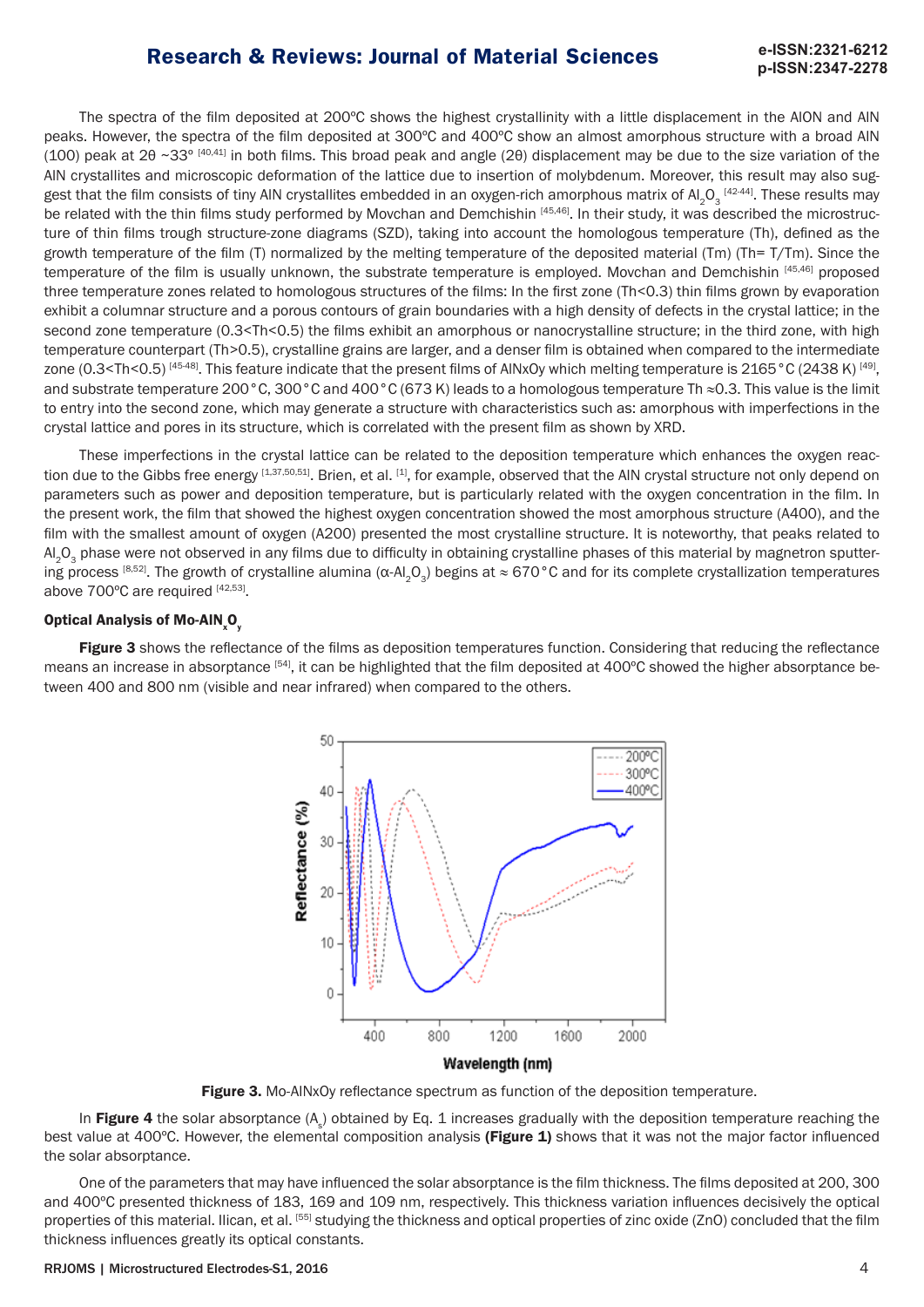

Figure 4. Solar absorptance (As) as function of the deposition temperature.

Another factor that may alter the film absorptance is the crystalline structure. The film deposited at 400ºC, which showed the highest absorptance, presented the most disorderly (amorphous) structure. O'Leary et al. <sup>[56]</sup> showed that an increase of the material structure disorder promotes a reduction of the empirical optical gap and broadening the absorption tail into the gap region, as can be seen in Figure 5<sup>[56]</sup>. This happens because in a defect-free crystalline semiconductor the optical absorption spectrum terminates abruptly at the energy gap. In contrast, in an amorphous semiconductor a tail in the absorption spectrum extends into the gap region, as can see in Figure  $5^{56}$ .



Figure 5. "Tail" extension into band gap region band.

This tail is originated from the weakened/distorted bonds of an amorphous material, and from the presence of deep defects located in the middle of the gap formed by dangling bonds which have a much lower mobility than those bonds outside this region causing a pseudo-gap of mobility [57]. Grein and John [58] observed that for a class of amorphous and disordered semiconductors the optical gap decreases and the absorption tail broadens into the gap region with the increased of structural disorder. Thereby it was conducted a band gap study of the film deposited at 400°C (best absorpance) to compare the Mo-AIN  $\rm _vO_y$  band gap with AINO, and to observe a possible influence of the molybdenum insertion and amorphous structure in the band gap of the film.

The band gap of AIN, Al<sub>2</sub>O<sub>3</sub> and AIN  $\rm_{x}O_{y}$  are 6.2 eV; 8,0 ~10,0 eV and 6.0 eV, respectively <sup>[49]</sup>. However, Mo-AIN  $\rm_{x}O_{y}$  film deposited at 400 °C showed a 4.13 eV band gap, **Figure 6** shows the curve of Tauc (αhυ)<sup>2</sup> x (E). This means that the Mo-AlN<sub>x</sub>O<sub>y</sub> film has a UV cut-off of approximately 300 nm, as can be seen in **Figure 7**. This result is higher than AIN<sub>x</sub>O<sub>y</sub> UV cut-off (200 nm) <sup>[49]</sup>, suggesting that the Mo-AIN  $_{\!\! \chi}$ O $_{\!\! \gamma}$  absorbs energy in a region larger than AIN  $_{\!\! \chi}$ O $_{\!\! \gamma}$ .

Besides the amorphous structure, another factor that can reduce the band gap is the molybdenum insertion that produces defects in the structure of the material that may significantly alter its optical performance [59]. According to the theory of bands, these materials have an empty conduction band, whereas the valence band is completely full of electrons. As the band gap of AIN<sub>x</sub>O<sub>y</sub> is relatively high (6.0 eV), the photons that reach the material are not sufficiently energetic to excite an electron from the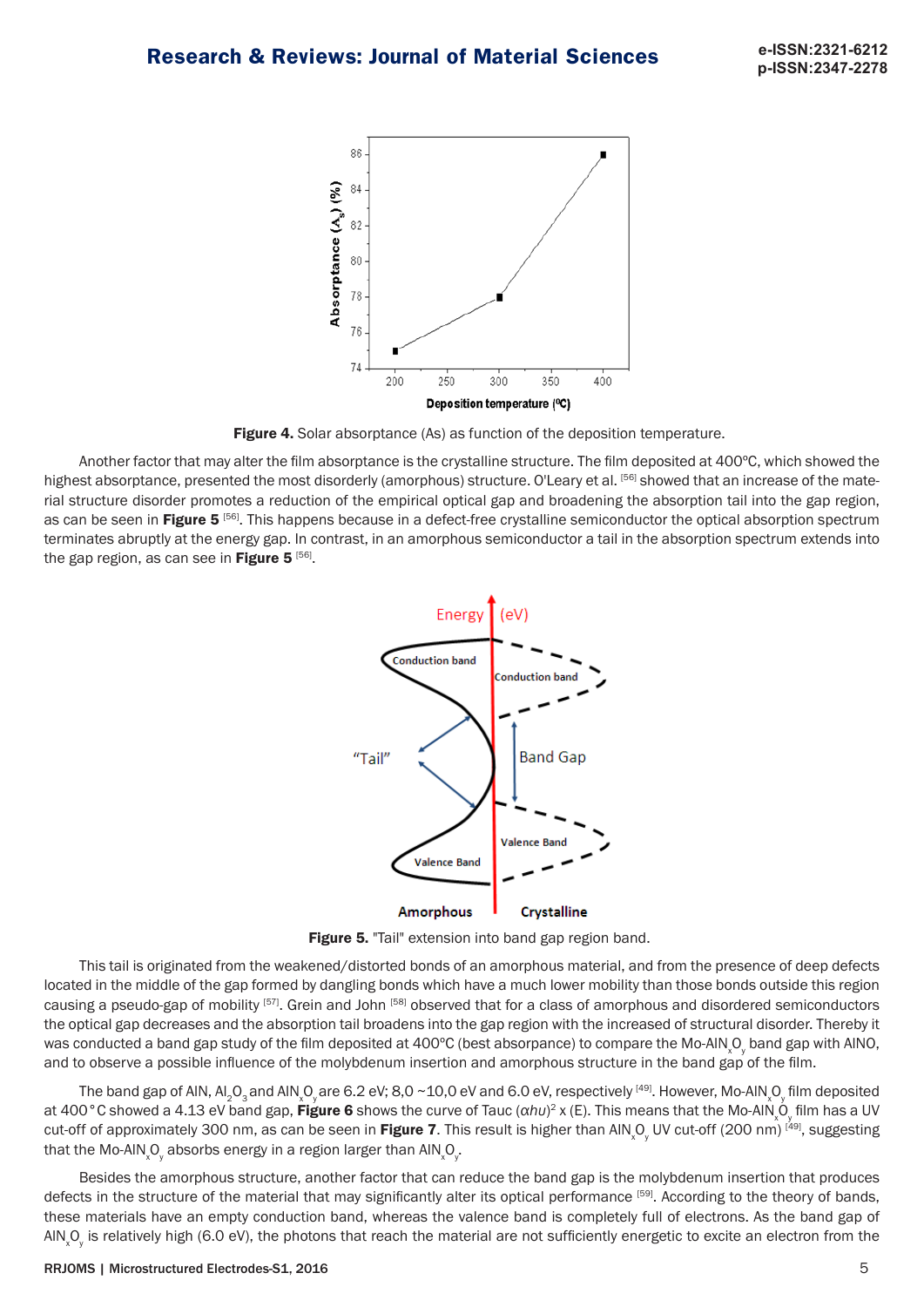# **p-ISSN:2347-2278**

valence band to the conduction band. With the inclusion of impurities, called "absorption center", the band gap can be reduced by creating new energy levels [49]. Furthermore, it is worth noting that the optical properties of cermets are strongly influenced by the effect of plasmon resonance that is assigned as the collective oscillations of free electrons of the conduction band of a metal which are embedded in a dielectric matrix. Therewith, the optical properties and energy absorption of the cermet may be adjusted by controlling the size, shape, concentration and distribution of the metal particles in the matrix [60-62]. This can be confirmed by Figure 6, wherein the higher absorption at 300 nm corresponds to the film band gap (4.13 eV  $\approx$  300 nm), or the cut-off of the film, i.e., from this point the reflectance goes up again (Figure 7).



Figure 6. Optical band gap energy of the Mo-AlxNy deposited at 400°C.



Figure 7. Reflectance and Transmittance of the as-deposited film as a function of the photon wavelength.

The morphological disorder of a film can also be related with the vacancies of the material. In semiconductors such as TiO<sub>2</sub> and Al<sub>2</sub>O<sub>2</sub>, oxygen vacancies contribute to the absorption in the visible light region, and the nitrogen doping contributes to the oxygen vacancies formation [63]. These oxygen vacancies are able to capture not only holes, but also electrons and to operate as an electron trap in the last case [64]. It is noteworthy that after annealing at high temperature, substitutional nitrogen species in parallel with oxygen vacancies could be favored [63]. The N<sub>2</sub> substitutional insertion increases the photons absorption in the visible region, improving photocatalytic activity of semiconductor material, decreasing the band gap of the material [65]. The effectiveness of the insertion of substitution nitrogen happens because N2p states contribute to decrease the band gap of the material by mix-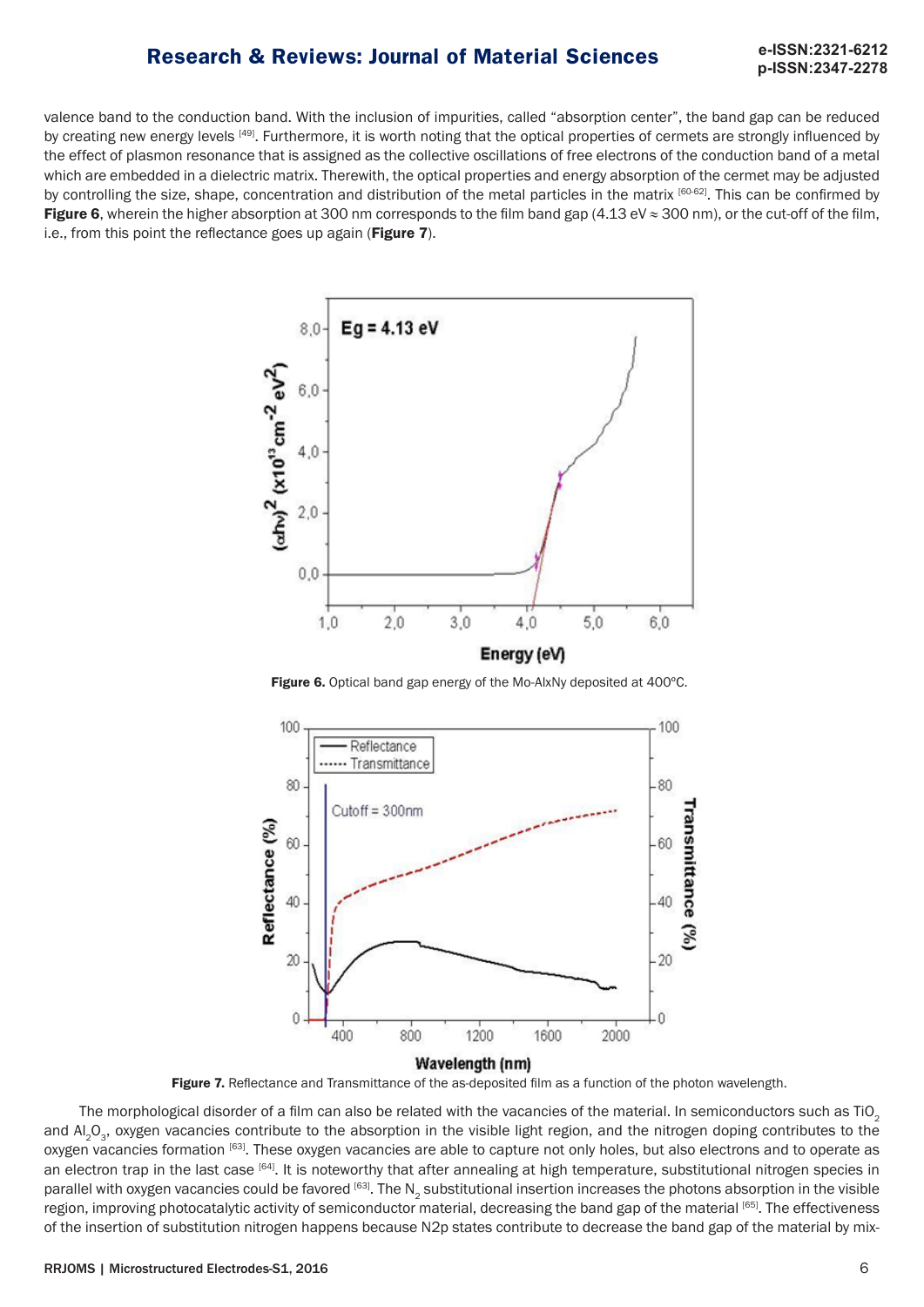ing with O2p states and introducing some N2p levels above the valence band O2p [65-67].

### **CONCLUSION**

The deposition of Mo-AIN<sub>x</sub>O<sub>y</sub> films using a metallic molybdenum tape produced films with homogeneous distribution of Mo. XRD results suggest AIN crystallites embedded in an amorphous matrix of Al<sub>2</sub>O<sub>2</sub> located in the bulk of the film. It has also been observed an increase of oxygen concentration with deposition temperature possibly due to the Gibbs free energy. The absorptance increase and band gap reduction was due to the amorphous structure, and molybdenum insertion in the film. The improvement in absorptance occurred in the visible and IR (NIR) regions.

### **ACKNOWLEDGEMENTS**

The author thanks Technological Institute of Aeronautics (ITA); Institute for Advanced Studies (IEav); National Institute for Space Research, Institute of Physics (USP) for the for providing the analysis equipment; National Counsel of Technological and Scientific Development CNPq and São Paulo Research Foundation (FAPESP) for the financial support.

### **References**

- 1. Brien V and Pigeat P. Correlation between the oxygen content and the morphology of AlN films grown by r.f. magnetron sputtering. J Cryst Growth 2008; 310: 3890-3895.
- 2. Borges J, et al. AlNxOy thin films deposited by DC reactive magnetron sputtering. Appl Surf Sci 2010; 257: 1478-1483.
- 3. Chappé JM, et al. Analysis of multifunctional titanium oxycarbide films as a function of oxygen addition. Surf Coat Technol 2012; 206: 2525-2534.
- 4. Poyai A, et al. High-dielectric constant AION prepared by RF gas-timing sputtering for high capacitance density. Mater Sci Semicond Process 2008; 11: 319-323.
- 5. García-Méndez M, et al. Characterization of ALN thin films deposited by DC reactive magnetron sputtering. Revista Mexicana de Física 2008; 54: 271-278.
- 6. Cheng J, et al. Microwave synthesis of aluminum oxynitride (ALON). J Mater Sci Lett 1999; 18: 1989-1990.
- 7. Henry BM, et al. A microstructural study of transparent metal oxide gas barrier films. Thin Solid Films 1999; 355-356: 500- 505.
- 8. Erlat AG, et al. Characterisation of aluminium oxynitride gas barrier films. Thin Solid Films 2001; 388: 78-86.
- 9. Bovard BG. Ion-assisted processing of optical coatings. Thin Solid Films 1991; 206: 224-229.
- 10. Trinkler L, et al. Use of aluminum nitride for UV radiation dosimetry. Nucl Instrum Meth A 2007; 580: 354-357.
- 11. Borges J, et al. Electrical properties of AlNxOy thin films prepared by reactive magnetron sputtering. Thin Solid Films 2012; 520: 6709-6717.
- 12. Engelmark F. AlN and High-k Thin Films for IC and Electroacoustic Applications. Uppsala University. Doctor of Philosophy in Solid State Electronics 78, Sweden 2002.
- 13. Jakkaraju R, et al. Integrated approaches to electrode and AlN depositions for bulk acoustic wave (BAW) devices. Microelectron Eng 2003; 70: 566-570.
- 14. García-Gancedo L, et al. AlN-based BAW resonators with CNT electrodes for gravimetric biosensing. Sensor Actuat B-Chem 2011; 160: 1386-1393.
- 15. Loebl HP, et al. Piezoelectric thin AlN films for bulk acoustic wave (BAW) resonators. Mater Chem Phys 2003; 79: 143-146.
- 16. Dimitrova V, et al. Aluminium nitride thin films deposited by DC reactive magnetron sputtering. Vacuum 1998; 51: 161-164.
- 17. Zhang L, et al. Annealing of Al2O3 thin films prepared by atomic layer deposition. J Phys D: Appl Phys 2007; 40: 3707.
- 18. Hsieh CI, et al. Structural properties of Al2O3 dielectrics grown on TiN metal substrates by atomic layer deposition. Appl Surf Sci 2009; 255: 3769-3772.
- 19. Chryssou CE and Pitt CW. Al2O3 thin films by plasma-enhanced chemical vapour deposition using trimethyl-amine alane (TMAA) as the Al precursor. Appl Phys A: Mater Sci Process 1997; 65: 469-475.
- 20. Liao CC, et al. Electrical characterization of Al2O3 on Si from thermally oxidized AlAs and Al. J Crystal Growth 1999; 201- 202: 652-655.
- 21. Wilk GD, et al. High-kappa gate dielectrics: Current status and materials properties considerations. J Appl Phys 2001; 89:

#### RRJOMS | Microstructured Electrodes-S1, 2016 7 | 2016 | 2017 | 2018 | 2019 | 2019 | 2020 | 2020 | 2020 | 2020 | 2020 | 2020 | 2020 | 2020 | 2020 | 2020 | 2020 | 2020 | 2020 | 2020 | 2020 | 2020 | 2020 | 2020 | 2020 | 2020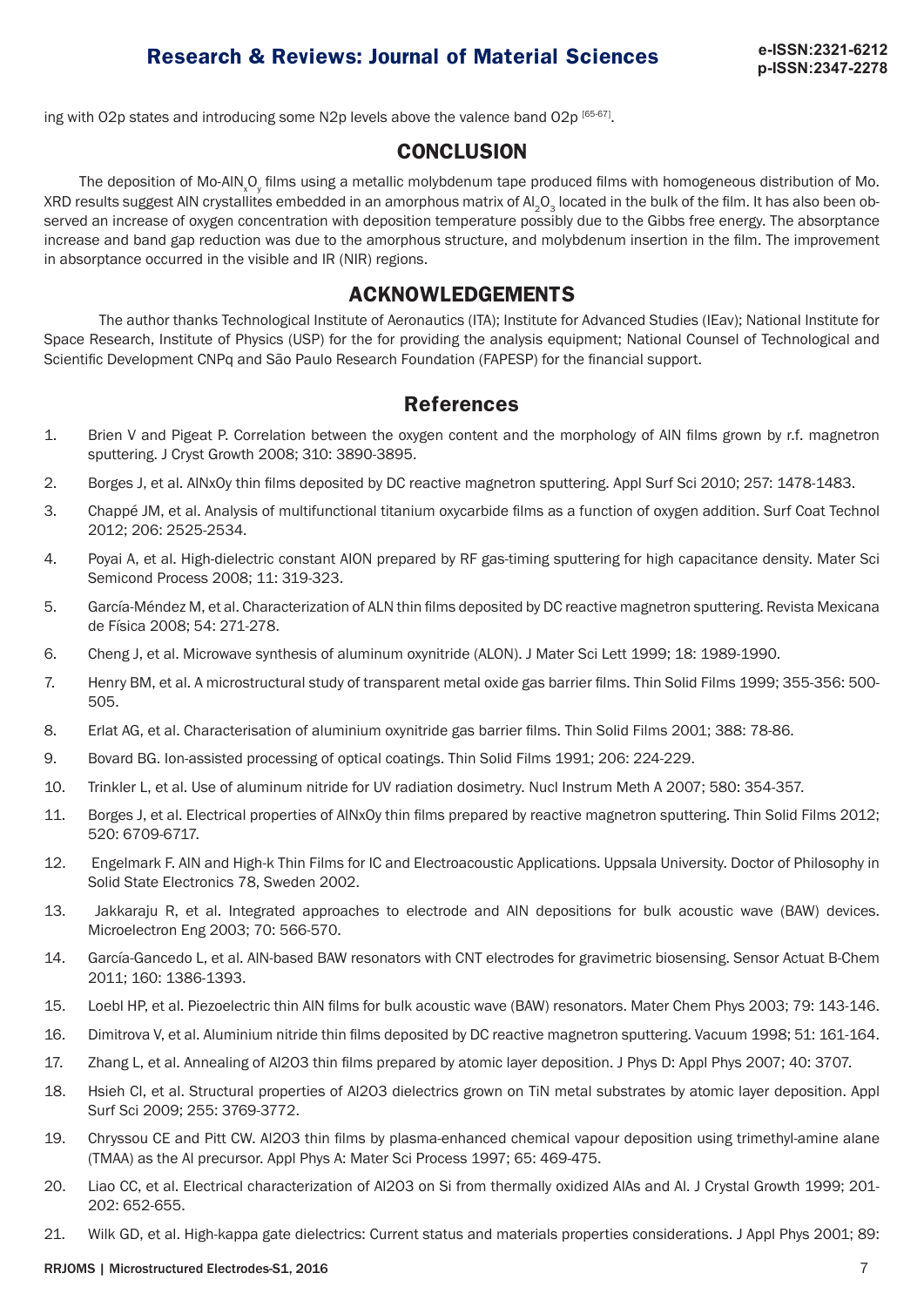5243-5275.

- 22. Copel M, et al. Robustness of ultrathin aluminum oxide dielectrics on Si(001). Appl Phys Lett 2001; 78: 2670-2672.
- 23. Seok AK, et al. Preparation of Al2O3 thin films by atomic layer deposition using dimethylaluminum isopropoxide and water and their reaction mechanisms. Bull Korean Chem Soc 2003; 24: 1659-1663.
- 24. Lee S and Jeon H. Characteristics of an Al2O3 Thin Film Deposited by a Plasma Enhanced Atomic Layer Deposition Method Using N2O Plasma. Electron Mater Lett 2007; 3: 17-21.
- 25. Lin C, et al. Electrical properties of Al2O3 gate dielectrics. Microelectron Eng 2003; 66: 830-834.
- 26. Li Y, et al. Magnetron sputtered nc-Al/alpha-Al2O3 nanocomposite thin films for nonvolatile memory application. J Nanosci Nanotechnol 2009; 9: 4116-4120.
- 27. Yan Z, et al. Influence of Mo addition on dielectric properties of AlN ceramic matrix composites. J Phys: Conf Ser 2009; 152: 012063.
- 28. Braga TS, et al. Molibdenium concentration effect in absorptance cermet Mo-AlN composites deposited by magnetron sputtering. Proc IV Brazilian Congress of Solar Energy 2012.
- 29. Barshilia HC, et al. Structure and optical properties of Ag-Al2O3 nanocermet solar selective coatings prepared using unbalanced magnetron sputtering. Solar Energy Mater Solar Cells 2011; 95: 1707-1715.
- 30. Wang H, et al. Preparation and characterization of high-toughness ZrB2/Mo composites by hot-pressing process. Int J Refractory Metals Hard Mater 2009; 27: 1024-1026.
- 31. Kar JP, et al. Influence of rapid thermal annealing on morphological and electrical properties of RF sputtered AlN films. Mater Sci Semicond Process 2005; 8: 646-651.
- 32. Wäckelgård E and Hultmark G. Industrially sputtered solar absorber surface. Solar Energy Mater Solar Cells 1998; 54: 165-170.
- 33. Lindgren T, et al. Photoelectrochemical and Optical Properties of Nitrogen Doped Titanium Dioxide Films Prepared by Reactive DC Magnetron Sputtering. J Phys Chem B 2003; 107: 5709-5716.
- 34. Singh AV, et al. Structural and optical properties of RF magnetron sputtered aluminum nitride films without external substrate heating. Appl Surf Sci 2011; 257: 9568-9573.
- 35. Cho S, et al. Effect of nitrogen flow ratio on the structural and optical properties of aluminum nitride thin films. J Crystal Growth 2011; 326: 179-182.
- 36. Dhunna R, et al. Structural and optical properties of AlN/Si system. Mater Sci Semicond Process 2008; 11: 126-130.
- 37. Totten GE. Handbook of Aluminum: Alloy Production and Materials Manufacturing, Taylor & Francis, New York 2003.
- 38. Jacobson N. Annual Index for Volume. J Chem Educ 2001; 78: 1713.
- 39. Mohamed SH, et al. Influence of nitrogen content on properties of direct current sputtered TiOxNy films. Physica Status Solidi (a) 2004; 201: 90-102.
- 40. Fu R, et al. Morphologies and growth mechanisms of aluminum nitride whiskers synthesized by carbothermal reduction. Mater Sci Eng: A 1999; 266: 44-51.
- 41. Wu C, et al. Facile solvent-free synthesis of pure-phased AlN nanowhiskers at a low temperature. J Solid State Chem 2004; 177: 3522-3528.
- 42. Zabinski JS, et al. Stoichiometry and characterization of aluminum oxynitride thin films grown by ion-beam-assisted pulsed laser deposition. Thin Solid Films 2008; 516: 6215-6219.
- 43. Sczancoski JC. Propriedades mecânicas e tribológicas de Al submetido a nitrocementação por implantação iônica ponta grossa, universidade estadual de ponta grossa, Ponta Grossa 2005.
- 44. Cullity BD. Elements of X-ray diffraction, Addison-Wesley Publishing Company, Massachusetts 2005.
- 45. Anders OR. Monteiro, In: L.B.N. Laboratory (Ed.), University of California, Berkeley 2003.
- 46. Anders AA. Structure zone diagram including plasma-based deposition and ion etching. Thin Solid Films 2010; 518: 4087- 4090.
- 47. Thornton JA. Influence of apparatus geometry and deposition conditions on the structure and topography of thick sputtered coatings. J Vacuum Sci Technol 1974; 11: 666-670.